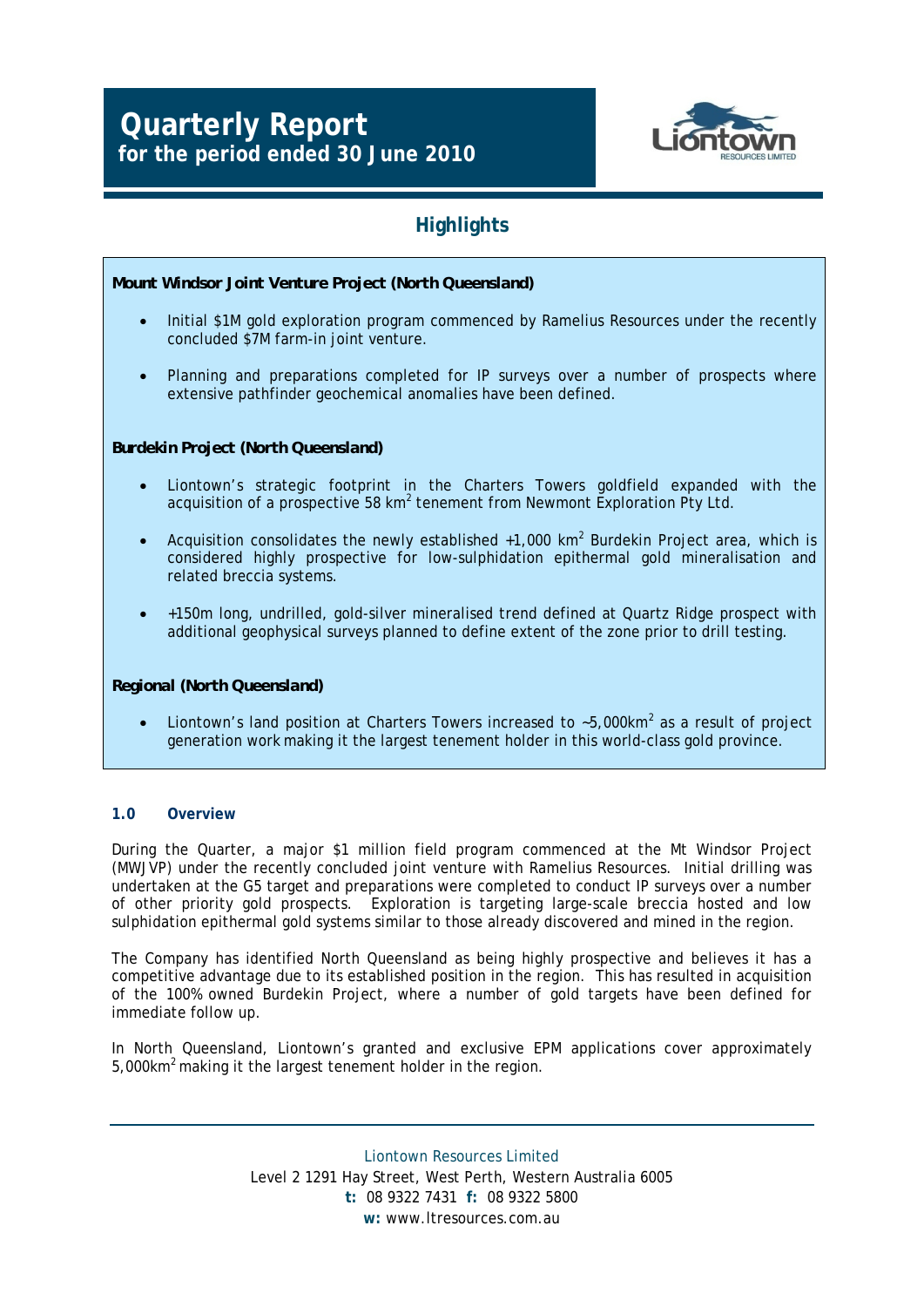

#### **2.0 Mount Windsor Joint Venture Project (Liontown 100%, Ramelius earning 60%)**

*The Mount Windsor Joint Venture Project comprises an extensive tenement package located in the prolific Charters Towers gold field of North Queensland (see Figure 1) which has yielded over 15 million ounces of gold from world-class mines such as Charters Towers (+6Moz), Kidston (+4Moz), Pajingo (+3Moz), Ravenswood (+2Moz) and Mt Leyshon (2.7Moz). In April 2010, Liontown entered into a Joint Venture agreement with ASX-listed gold company Ramelius Resources Limited (Ramelius; ASX: RMS) under which Ramelius can earn up to a 60% interest in the Mt Windsor Project by spending \$7 million over 4 years with a minimum commitment of \$1.25 million in the first year.* 

Ramelius assumed management of the Mt Windsor Joint Venture Project (MWJVP) during the Quarter and commenced a major exploration program. Activities undertaken during the Quarter included:

- Drill testing of the G5 target (Figure 1), which was identified by previous work by Liontown;
- Planning and preparing for Induced Polarisation (IP) surveys at the G14, G20 and G22 targets (Figure 1) where work by Liontown had defined extensive pathfinder geochemical anomalies. The IP surveys commenced subsequent to the end of the Quarter and should be completed by mid August;
- Reviewing other targets (Figure 1) defined by Liontown and planning of follow-up work and;
- Establishing a permanently manned base in Charters Towers.

#### **Target G-5**

Four RC percussion holes for a total of 954 metres were drilled at the G5 target. The drilling tested an IP anomaly which had been defined over an area of 600 metres by 300 metre, 100 to 200 metres immediately below mineralised vein float (up to 3.6g/t Au, 701g/t Ag, 0.4% As and 2.1% Pb).

No significant intersections were recorded by the drilling and the cause of the IP anomaly was not explained. While the data requires further review, no further field work is planned at the prospect.

#### **3.0 Burdekin Project (Liontown 100%)**

*The Burdekin Project is located in North Queensland and is considered prospective for a number of different styles of gold deposits similar to those found elsewhere in the region at Pajingo, Mt Leyshon, Mt Wright and Mt Carlton.* 

The Burdekin Project is a newly established, 100% owned project located in North Queensland approximately 150 kilometres south-southeast of Townsville and 40 kilometres east of the MWJVP (Figure 2). The Project consists of 5 EPMs covering an area of  $~1,100km^2$  including four 100% owned Liontown applications (EPMS 18269-18271, 18690) and the granted EPM14762, which was recently acquired from Newmont Exploration Pty Ltd in return for a 2% NSR on future mine production.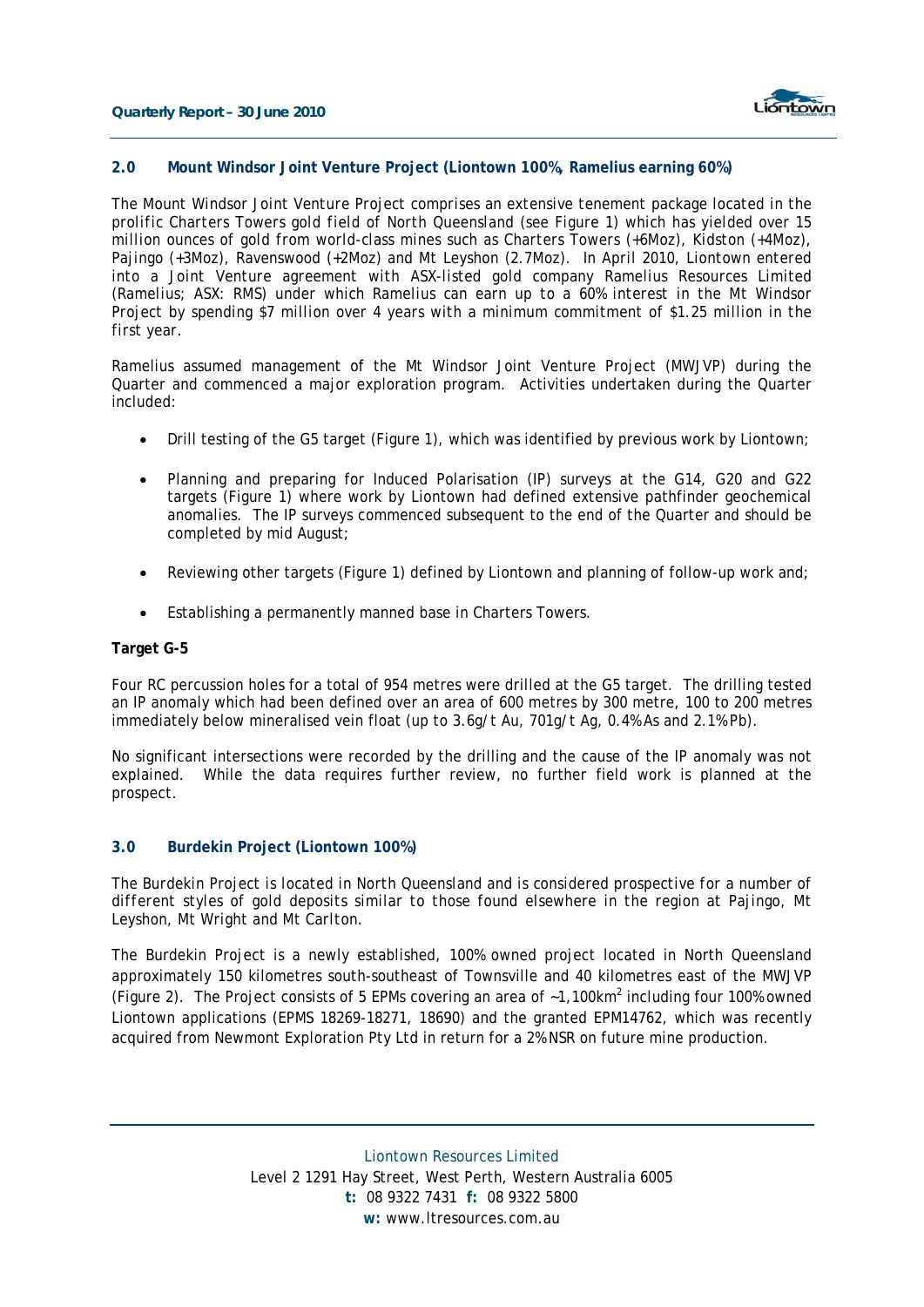



**Figure 1: Mt Windsor Gold Project – Regional Geology and Gold Targets** 



**Figure 2: Liontown tenure in North Queensland.** 

Liontown Resources Limited Level 2 1291 Hay Street, West Perth, Western Australia 6005 **t:** 08 9322 7431 **f:** 08 9322 5800 **w:** www.ltresources.com.au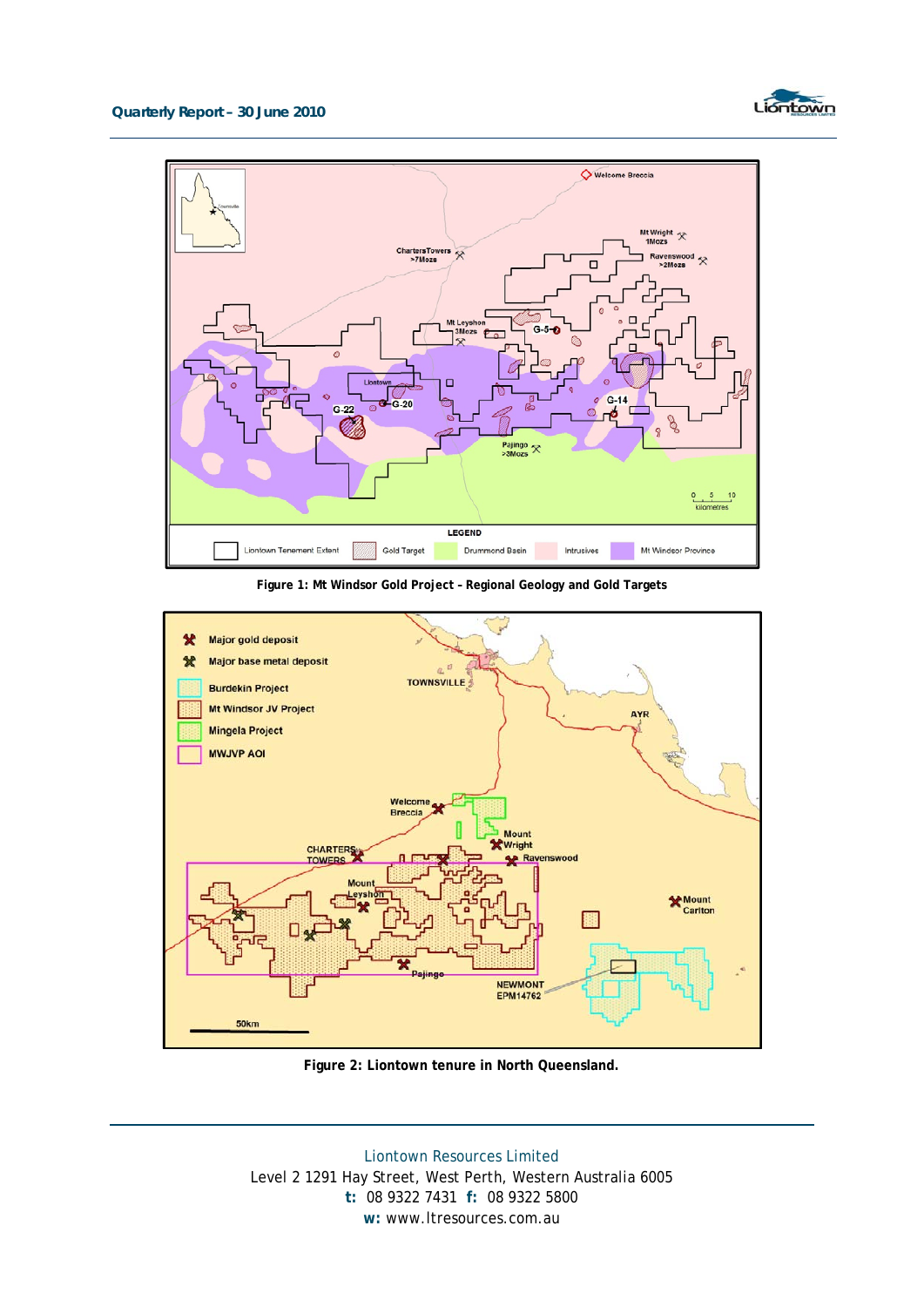

The Burdekin Project covers the southern strike extension of the NW striking Ravenswood-Mt Wright-Welcome Breccia trend and a NE trending structural zone which includes the Mt Carlton gold deposit (Figure 2). Previous exploration has identified the Quartz Ridge prospect and a number of other areas which will be the focus of initial exploration by Liontown.

At Quartz Ridge, a 150 metre long, northeast trending zone of low-sulphidation epithermal quartz veining has been defined with multiple rock chip samples returning plus 1g/t gold values (up to 9.5g/t) and strongly anomalous silver (up to 201g/t). This zone, which is open along strike and coincident with a northeast trending fault, has not been effectively tested by previous drilling.

Two other prospects (Sinter and NW Sinter) are located west of Quartz Ridge and have textural and geochemical characteristics typical of the upper parts of epithermal vein systems. The sinters are associated with weak to moderate gold, silver and antimony anomalism and have not yet been tested by drilling.

Follow-up work including additional geophysics is planned to commence on these prospects, which are located on EPM14672, during the September quarter.

Previous regional stream sampling has also identified several areas of extensive alteration and coincident strongly anomalous silver on the pending EPM applications. These areas have received no detailed follow up by past explorers and Liontown will undertake infill sampling once the tenements are granted (probably late 2010).

### **4.0 Fort Constantine South (Liontown 100%)**

*The Fort Constantine South Project is located in the Mt Isa region of western Queensland and is subject to a Farm-in Agreement with Exco Resources Limited, which is exploring for IOCG mineralisation similar to the nearby Ernest Henry deposit.* 

No activity was reported during the Quarter.

#### **4.0 Sheep Mountain Copper-Molybdenum Project (Liontown option to acquire 100%)**

*Sheep Mountain is a large scale copper-molybdenum project located in a world-class copper province in Arizona, USA. The Project contains an Inferred Resource of 40.3Mt @ 1.4% copper and 0.04% molybdenum above a cut-off grade of 0.8% copper equivalent.* 

No activity was reported during the Quarter.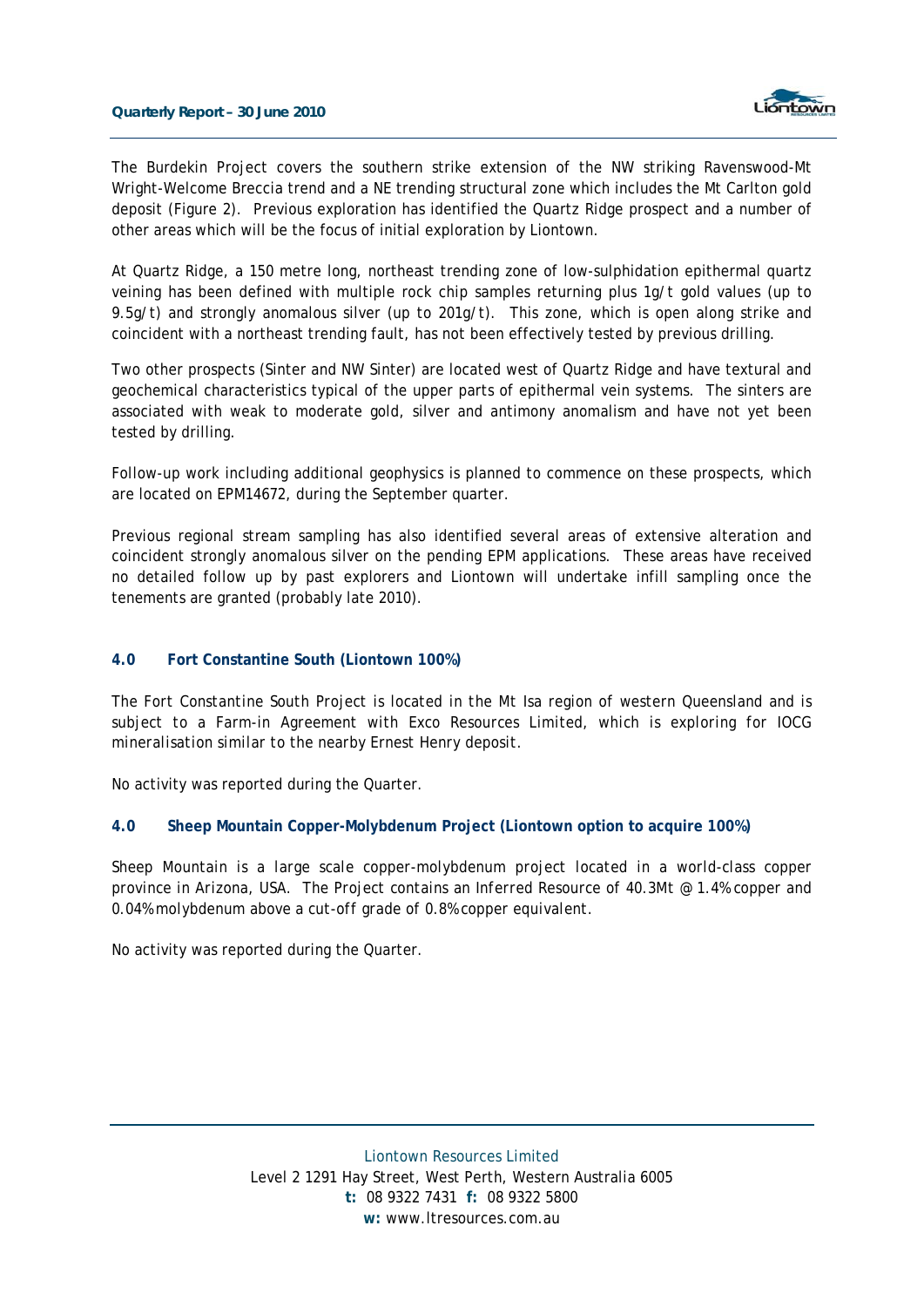

### **5.0 Corporate**

Please refer to the attached Form 5B for details of cash flow for the Quarter ended 30 June 2010.

DAVID RICHARDS Managing Director

23 July 2010

*The information in this report that relates to Exploration Results is based on information compiled by Mr David Richards, a full time employee of Liontown Resources Limited, who is a Member of the Australian Institute of Geoscientists. Mr Richards has sufficient experience in the field of activity being reported to qualify as a Competent Person as defined in the 2004 edition of the Australasian Code for Reporting of Exploration Results, Minerals Resources and Ore Reserves, and consents to the release of information in the form and context in which it appears here.* 

*The resource estimation quoted herein for the Sheep Mountain Project has been carried out by Denver, Colorado based Geological Consultant, William F Tanaka. Mr Tanaka is a Member of the Australasian Institute of Mining and Metallurgy and has extensive experience in the area of porphyry copper deposits from both a consulting and operational perspective. As such he is qualified to be considered a Competent Person as defined in the December 2004 edition of the JORC Code. Mr Tanaka consents to the release of the information in the*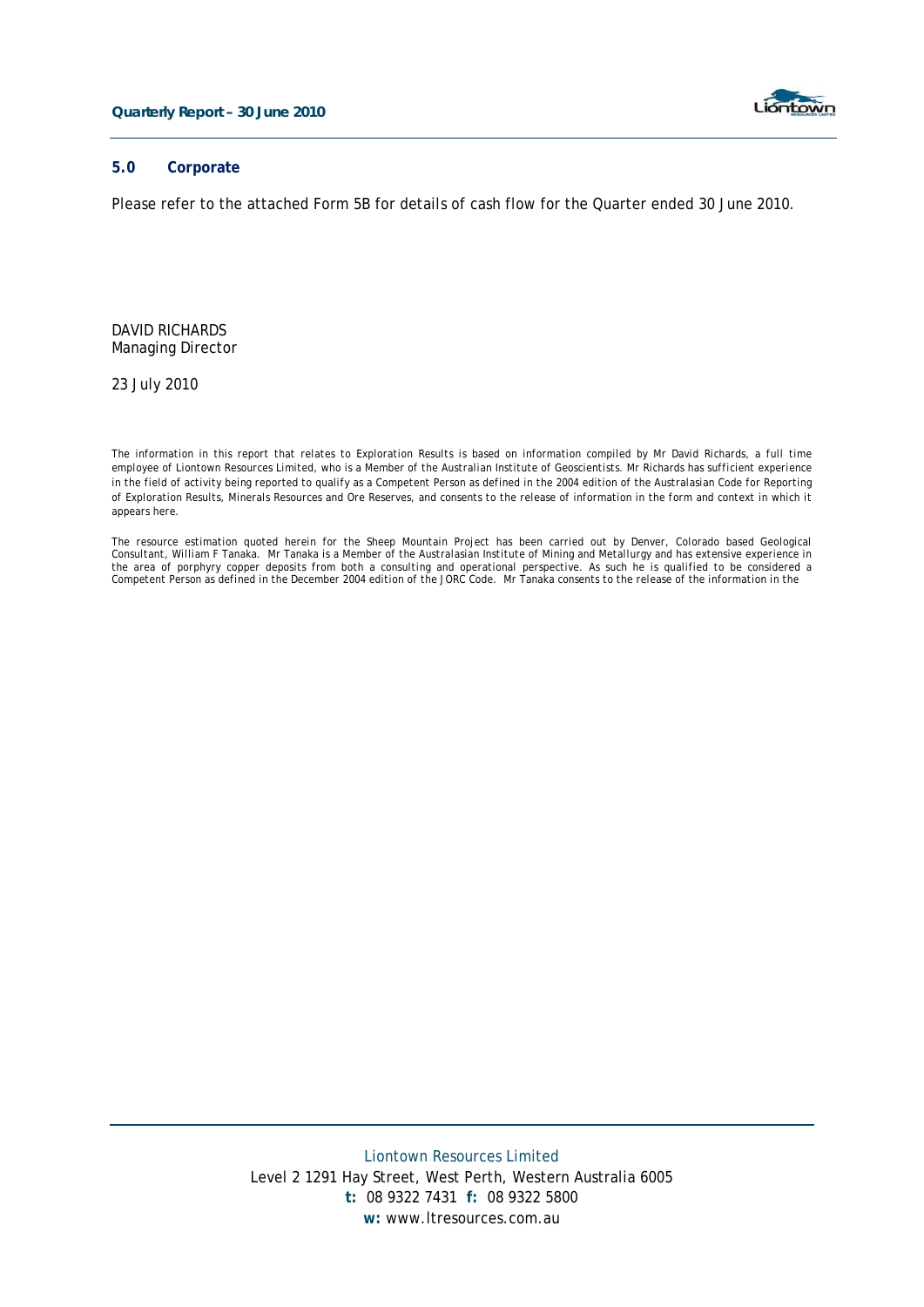# **Appendix 5B**

*Rule 5.3* 

# **Mining exploration entity quarterly report**

Introduced 1/7/96. Origin: Appendix 8. Amended 1/7/97, 1/7/98, 30/9/2001.

Name of entity

### LIONTOWN RESOURCES LIMITED

39 118 153 825 30 JUNE 2010

ABN Quarter ended ("current quarter")

### **Consolidated statement of cash flows**

|      | Cash flows related to operating activities            |                                | <b>Current quarter</b><br><b>\$A</b> | <b>Year to date</b><br>$(12$ months)<br><b>\$A</b> |
|------|-------------------------------------------------------|--------------------------------|--------------------------------------|----------------------------------------------------|
| 1.1  | Receipts from product sales and related debtors       |                                |                                      |                                                    |
| 1.2  | Payments for<br>(b) development<br>(c) production     | (a) exploration and evaluation | (167, 048)                           | (1,046,793)                                        |
|      |                                                       | (d) administration             | (170,087)                            | (568, 309)                                         |
| 1.3  | Dividends received                                    |                                |                                      |                                                    |
| 1.4  | Interest and other items of a similar nature received |                                | 33,939                               | 69,134                                             |
| 1.5  | Interest and other costs of finance paid              |                                |                                      |                                                    |
| 1.6  | Income taxes paid                                     |                                |                                      |                                                    |
| 1.7  | Other – Goods and Services Tax (net)                  |                                | 17,654                               | (657)                                              |
|      | <b>Net Operating Cash Flows</b>                       |                                | (285, 542)                           | (1,546,625)                                        |
|      | Cash flows related to investing activities            |                                |                                      |                                                    |
| 1.8  | Payment for purchases of:                             | (a)prospects                   |                                      |                                                    |
|      |                                                       | (b) equity investments         |                                      |                                                    |
|      |                                                       | (c) other fixed assets         | (3,531)                              | (4,036)                                            |
| 1.9  | Proceeds from sale of:                                | (a)prospects                   |                                      |                                                    |
|      |                                                       | (b) equity investments         |                                      |                                                    |
|      |                                                       | (c) other fixed assets         |                                      |                                                    |
| 1.10 | Loans to other entities                               |                                |                                      |                                                    |
| 1.11 | Loans repaid by other entities                        |                                |                                      |                                                    |
| 1.12 | Other (provide details if material)                   |                                |                                      |                                                    |
|      | Net investing cash flows                              |                                | (3,531)                              | (4,036)                                            |
| 1.13 | Total operating and investing cash flows (carried     |                                |                                      |                                                    |
|      | forward)                                              |                                | (289, 073)                           | (1,550,661)                                        |

<sup>+</sup> See chapter 19 for defined terms.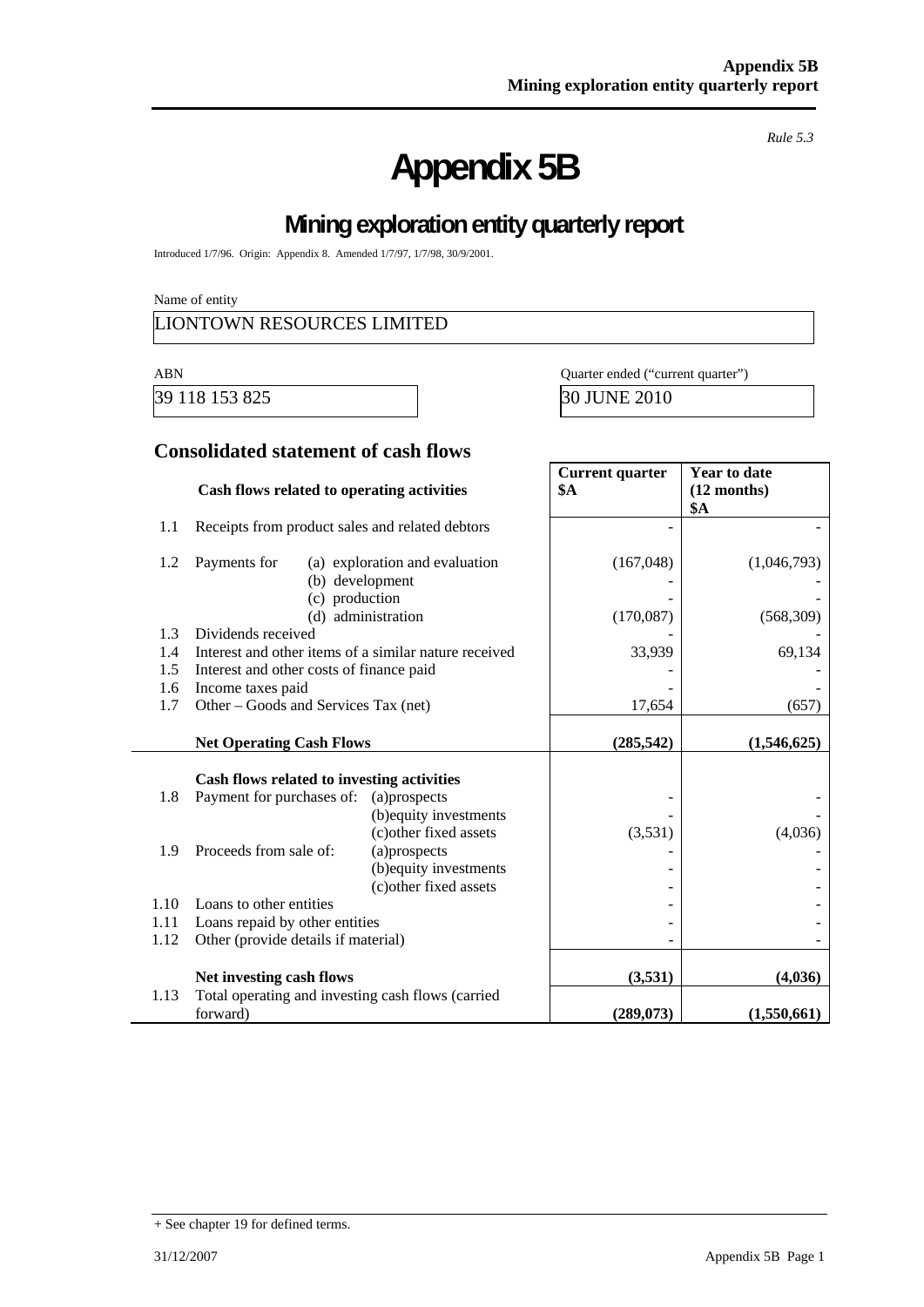| 1.14<br>1.15<br>1.16<br>1.17<br>1.18<br>1.19 | Cash flows related to financing activities<br>Proceeds from issues of shares, options, etc. (net)<br>Proceeds from sale of shares<br>Proceeds from borrowings<br>Repayment of borrowings<br>Dividends paid<br>Other | 18,167    | 950,000<br>2,681,481<br>18,167 |
|----------------------------------------------|---------------------------------------------------------------------------------------------------------------------------------------------------------------------------------------------------------------------|-----------|--------------------------------|
|                                              | Net financing cash flows                                                                                                                                                                                            | 18,167    | 3,649,648                      |
|                                              | Net increase (decrease) in cash held                                                                                                                                                                                | (270,906) | 2,098,987                      |
| 1.20<br>1.21                                 | Cash at beginning of quarter/year to date<br>Exchange rate adjustments to item 1.20                                                                                                                                 | 3,389,666 | 1,019,773                      |
| 1.22                                         | Cash at end of quarter                                                                                                                                                                                              | 3,118,760 | 3,118,760                      |

### **Payments to directors of the entity and associates of the directors Payments to related entities of the entity and associates of the related entities**

|      |                                                                  | Current quarter<br>\$A |
|------|------------------------------------------------------------------|------------------------|
| 1.23 | Aggregate amount of payments to the parties included in item 1.2 | 124,038                |
| 1.24 | Aggregate amount of loans to the parties included in item 1.10   | Nil                    |

1.25 Explanation necessary for an understanding of the transactions

Item 1.23 consists of legal fees paid to a director for the provision of legal services (\$4,200), the net salary and superannuation paid to the Managing Director (\$17,622), non-executive directors fees (\$48,750) and service charges paid to a director related entity (Chalice Gold Mines Limited) for the provision of corporate services, office rent and technical personnel (\$53,466). All transactions are on commercial terms and conditions.

### **Non-cash financing and investing activities**

2.1 Details of financing and investing transactions which have had a material effect on consolidated assets and liabilities but did not involve cash flows

 On 30 December 2009, the Company agreed to sell its Liontown base metal deposit to Kagara Ltd for \$2.25m in Kagara Ltd shares and a further \$2.25m on a decision to mine or sale by Kagara Ltd. All the shares in Kagara were sold for approximately \$2.7 million in the March 2010 quarter.

2.2 Details of outlays made by other entities to establish or increase their share in projects in which the reporting entity has an interest

N/A

<sup>+</sup> See chapter 19 for defined terms.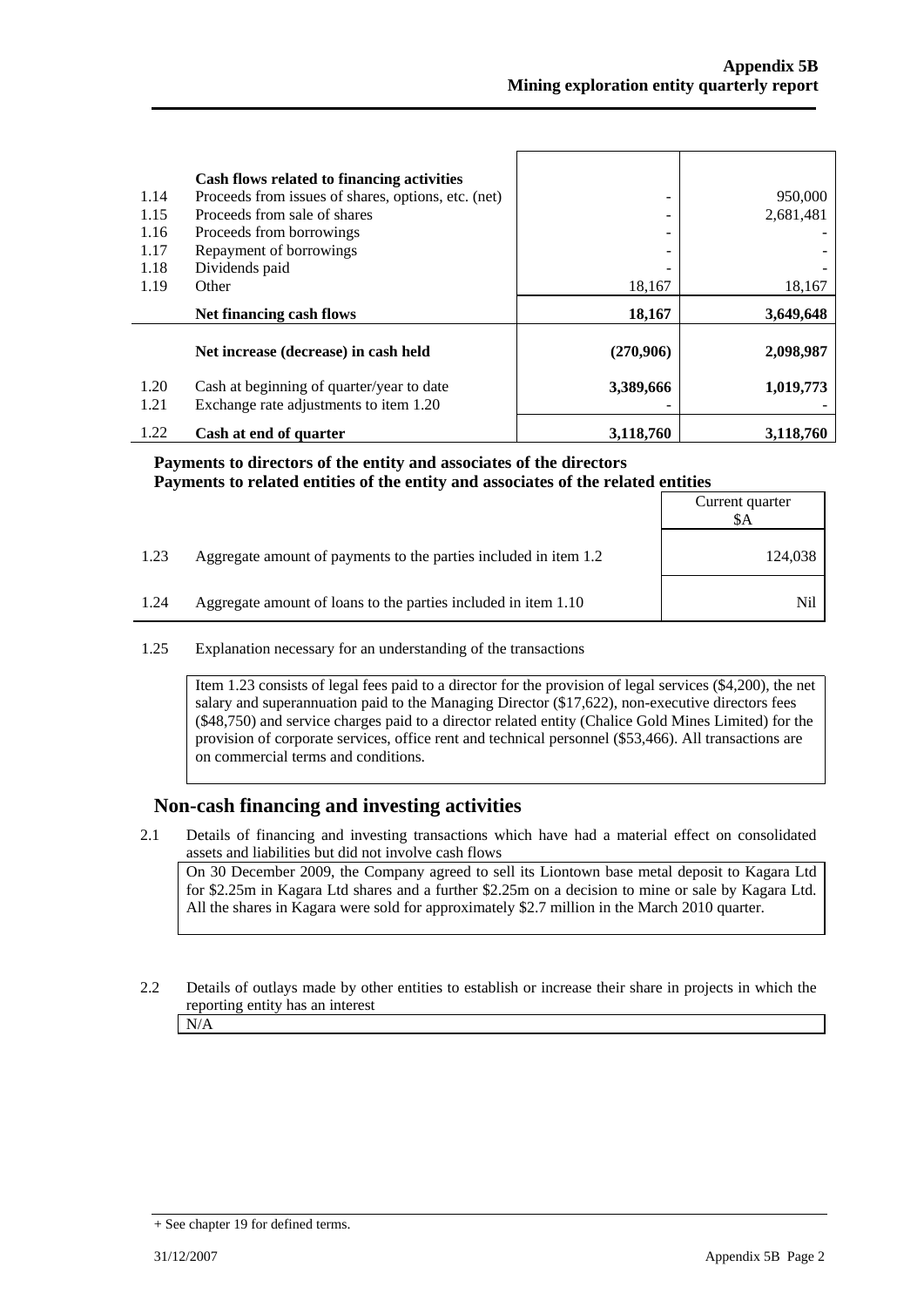### **Financing facilities available**

*Add notes as necessary for an understanding of the position.* 

|     |                             | Amount available | Amount used |
|-----|-----------------------------|------------------|-------------|
|     |                             | \$A              | \$A         |
| 3.1 | Loan facilities             | Nil              | Nil         |
| 3.2 | Credit standby arrangements | <b>Nil</b>       | Nil         |

### **Estimated cash outflows for next quarter**

|     |                            | \$A     |
|-----|----------------------------|---------|
| 4.1 | Exploration and evaluation | 150,000 |
| 4.2 | Development                | Nil     |
| 4.3 | Production                 | Nil     |
| 4.4 | Administration             | 145,000 |
|     | <b>Total</b>               | 295,000 |

# **Reconciliation of cash**

|     | Reconciliation of cash at the end of the quarter (as shown in<br>the consolidated statement of cash flows) to the related items<br>in the accounts is as follows. | Current quarter<br>\$A | Previous quarter<br>\$A |
|-----|-------------------------------------------------------------------------------------------------------------------------------------------------------------------|------------------------|-------------------------|
| 5.1 | Cash on hand and at bank                                                                                                                                          | 3,108,126              | 3,379,032               |
| 5.2 | Deposits at call                                                                                                                                                  | 10,634                 | 10,634                  |
| 5.3 | Bank overdraft                                                                                                                                                    |                        |                         |
| 5.4 | Other (Bank Guarantee)                                                                                                                                            |                        |                         |
|     | <b>Total: cash at end of quarter</b> (item 1.22)                                                                                                                  | 3,118,760              | 3,389,666               |

### **Changes in interests in mining tenements**

| 6.1 | Interests in<br>mining<br>tenements<br>relinquished,<br>reduced or lapsed | Tenement<br>reference | Nature of interest<br>(note (2)) | Interest at<br>beginning of<br>quarter | Interest at<br>end of<br>quarter |
|-----|---------------------------------------------------------------------------|-----------------------|----------------------------------|----------------------------------------|----------------------------------|
|     |                                                                           |                       |                                  |                                        |                                  |

<sup>+</sup> See chapter 19 for defined terms.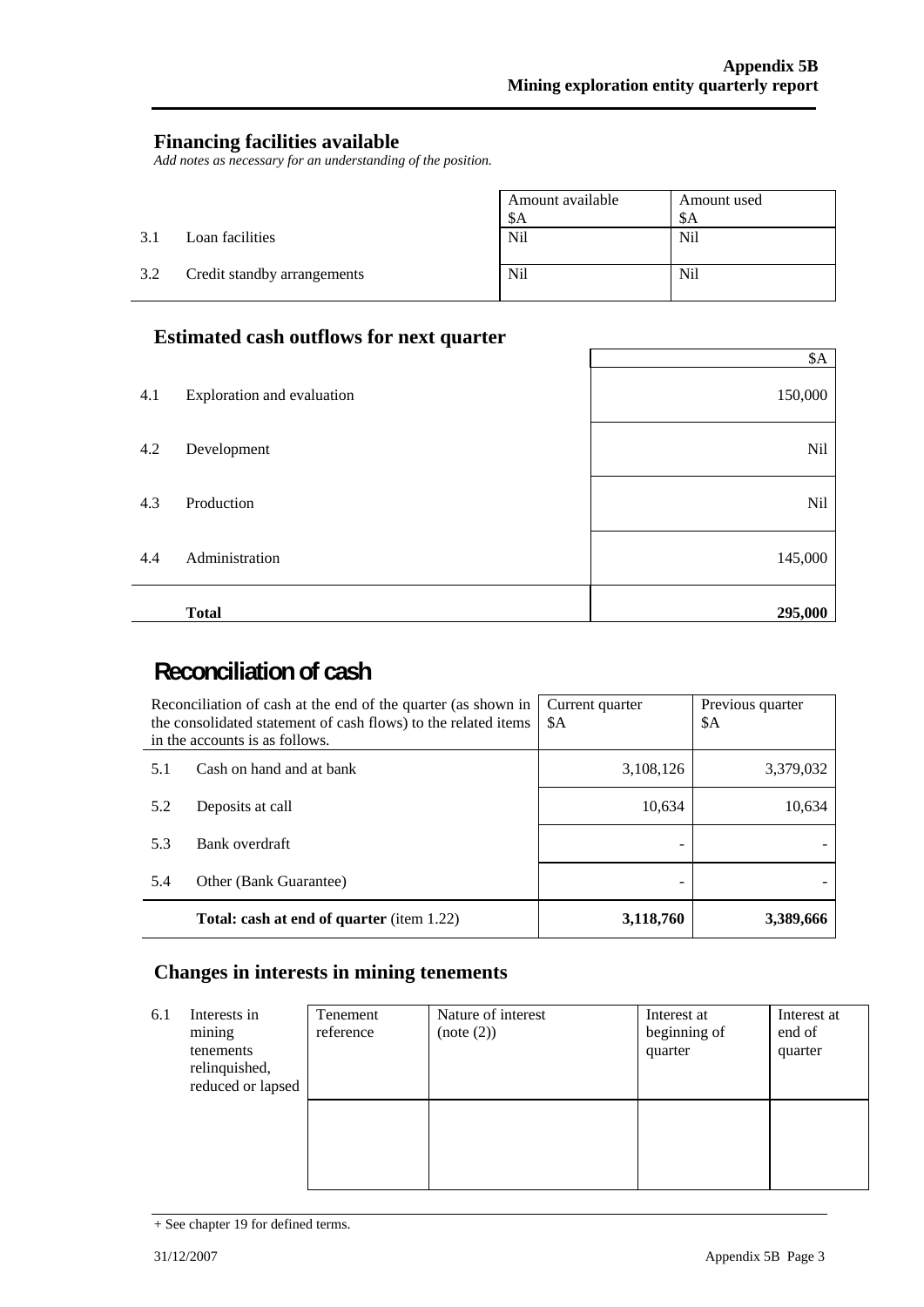| 6.2 | Interests in<br>mining tenements<br>acquired or<br>increased | Tenement<br>reference                                                            | Nature of interest<br>(note (2))                                                               | Interest at<br>beginning of<br>quarter       | Interest at<br>end of<br>quarter                          |
|-----|--------------------------------------------------------------|----------------------------------------------------------------------------------|------------------------------------------------------------------------------------------------|----------------------------------------------|-----------------------------------------------------------|
|     |                                                              | EPM17804<br>EPM14762<br>EPM18642<br>EPM18674<br>EPM18675<br>EPM18690<br>EPM18730 | Granted<br>Acquired<br>Application<br>Application<br>Application<br>Application<br>Application | 0%<br>$0\%$<br>0%<br>0%<br>$0\%$<br>0%<br>0% | 100%<br>100%<br>$0\%$<br>$0\%$<br>$0\%$<br>$0\%$<br>$0\%$ |

### **(1) Issued and quoted securities at end of current quarter**

*Description includes rate of interest and any redemption or conversion rights together with prices and dates.* 

|     |                                                                                                                                | Total number      | Number quoted | Issue<br>price<br>per<br>security (see note 3)<br>(cents) | Amount paid up per<br>security (see note 3)<br>(cents) |
|-----|--------------------------------------------------------------------------------------------------------------------------------|-------------------|---------------|-----------------------------------------------------------|--------------------------------------------------------|
| 7.1 | <b>Preference</b><br><sup>+</sup> securities<br>(description)                                                                  | Nil               | Nil           | N/A                                                       | N/A                                                    |
| 7.2 | Changes during<br>quarter<br>(a) Increases<br>through issues<br>(b) Decreases<br>through returns of<br>capital, buy-<br>backs. | N/A               | N/A           | N/A                                                       | N/A                                                    |
| 7.3 | <sup>+</sup> Ordinary<br>securities                                                                                            | 210,073,581       | 210,073,581   | N/A                                                       | N/A                                                    |
| 7.4 | Changes during<br>quarter<br>(a) Increases<br>through issues<br>(b) Decreases<br>through returns of<br>capital.                | Nil<br><b>Nil</b> | Nil<br>Nil    | N/A<br>N/A                                                | N/A<br>N/A                                             |
| 7.5 | <sup>+</sup> Convertible<br>debt securities<br>(description)                                                                   | Nil               | Nil           | N/A                                                       | N/A                                                    |

<sup>+</sup> See chapter 19 for defined terms.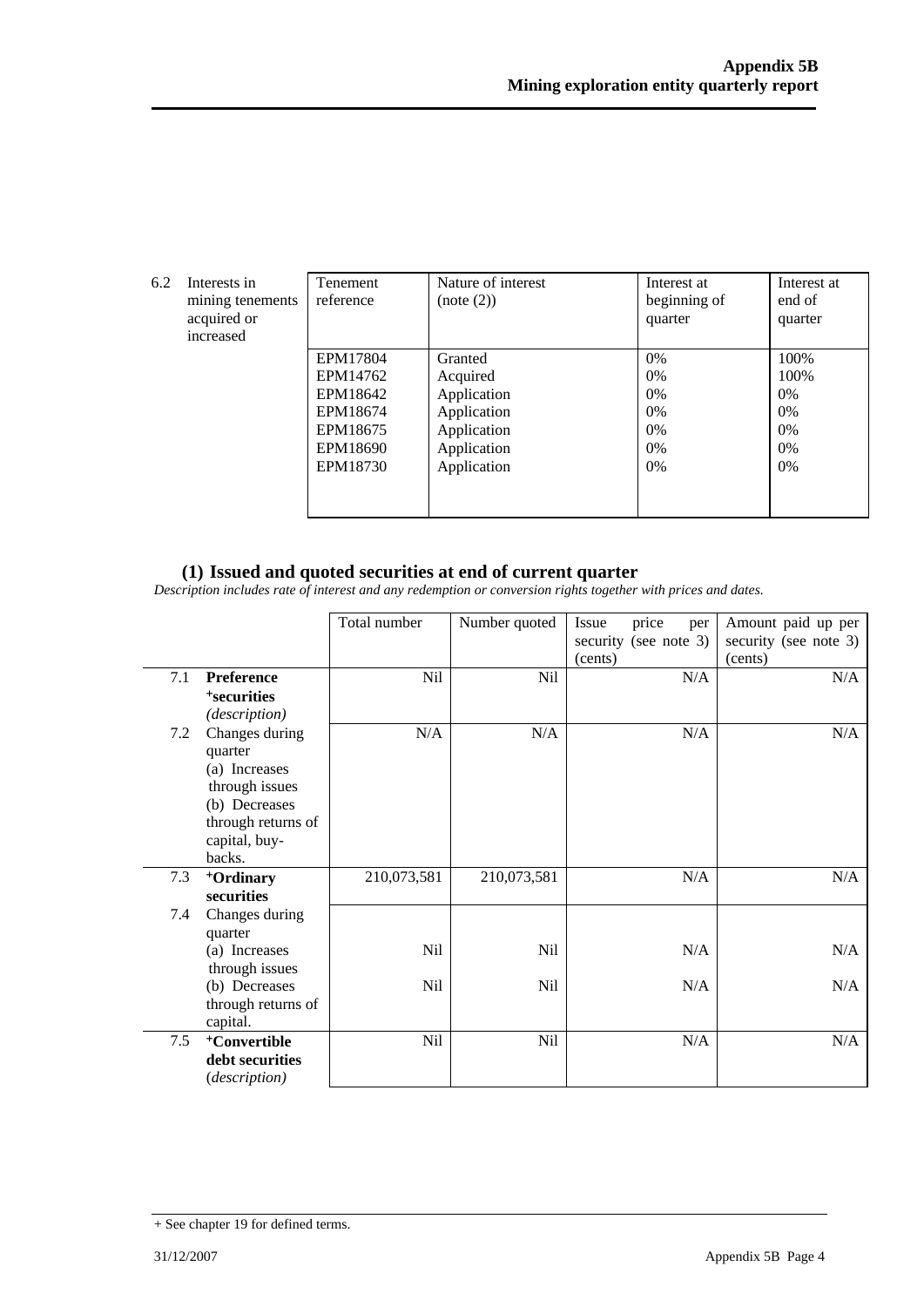| 7.6  | Changes during<br>quarter<br>(a) Increases<br>through issues<br>(b) Decreases<br>through securities<br>matured. | Nil                                                                               | Nil                                                                                 | N/A                                                                                   | N/A                                                                                                       |
|------|-----------------------------------------------------------------------------------------------------------------|-----------------------------------------------------------------------------------|-------------------------------------------------------------------------------------|---------------------------------------------------------------------------------------|-----------------------------------------------------------------------------------------------------------|
| 7.7  | <b>Options</b><br><b>Share Options</b>                                                                          | 250,000<br>310,000<br>4,000,000<br>1,250,000<br>500,000<br>3,000,000<br>1,000,000 | <b>Nil</b><br>Nil<br>N <sub>il</sub><br><b>Nil</b><br>N <sub>il</sub><br>Nil<br>Nil | Exercise price<br>\$0.35<br>\$0.35<br>\$0.35<br>\$0.225<br>\$0.20<br>\$0.20<br>\$0.10 | Expiry date<br>6.8.2010<br>1.11.2010<br>1.12.2012<br>14.07.2010<br>31.07.2013<br>02.12.2013<br>31.01.2014 |
| 7.8  | Issued during<br>quarter<br><b>Share Options</b>                                                                | <b>Nil</b>                                                                        | <b>Nil</b>                                                                          | N/A                                                                                   | N/A                                                                                                       |
| 7.9  | <b>Exercised during</b><br>quarter                                                                              | Nil                                                                               | <b>Nil</b>                                                                          | N/A                                                                                   | N/A                                                                                                       |
| 7.10 | Expired/Forfeited<br>during quarter                                                                             | Nil                                                                               | Nil                                                                                 | N/A                                                                                   | N/A                                                                                                       |
| 7.11 | <b>Debentures</b><br>(totals only)                                                                              | Nil                                                                               | Nil                                                                                 |                                                                                       |                                                                                                           |
| 7.12 | <b>Unsecured notes</b><br><i>(totals only)</i>                                                                  | Nil                                                                               | Nil                                                                                 |                                                                                       |                                                                                                           |

<sup>+</sup> See chapter 19 for defined terms.